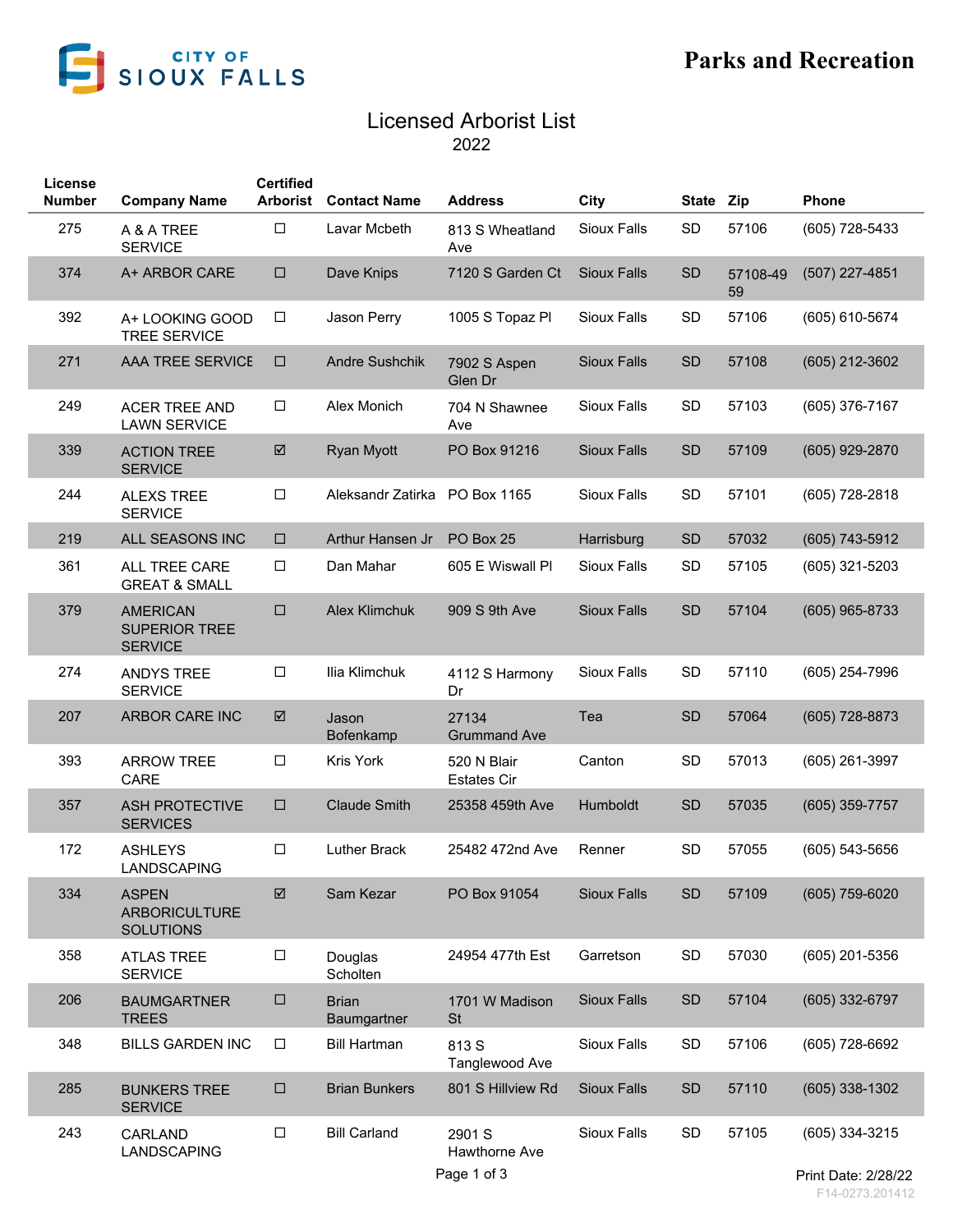## Licensed Arborist List 2022

Continued

| License<br><b>Number</b> | <b>Company Name</b>                                                         | <b>Certified</b><br><b>Arborist</b> | <b>Contact Name</b>    | <b>Address</b>                | City               | <b>State</b> | Zip            | <b>Phone</b>       |
|--------------------------|-----------------------------------------------------------------------------|-------------------------------------|------------------------|-------------------------------|--------------------|--------------|----------------|--------------------|
| 282                      | <b>CHOP CHOP</b>                                                            | $\Box$                              | <b>Ben Fitzpatrick</b> | <b>PO Box 146</b>             | Elkton             | <b>SD</b>    | 57026          | (605) 695-2746     |
| 397                      | <b>CLASSIC LAWN</b>                                                         | $\Box$                              | Jordan<br>Thompson     | 707 S Marion Rd               | <b>Sioux Falls</b> | <b>SD</b>    | 57106          | (605) 274-7004     |
| 365                      | <b>CLASSY GRASS</b>                                                         | $\Box$                              | <b>Gary Meyer</b>      | 26154 466th Ave               | Hartford           | <b>SD</b>    | 57033          | $(605) 553 - 2576$ |
| 248                      | <b>CRUFF TREE</b><br><b>TRIMMING</b>                                        | ☑                                   | <b>Russell Cruff</b>   | 512 W 28th St                 | <b>Sioux Falls</b> | <b>SD</b>    | 57105          | (605) 521-8744     |
| 380                      | DAKOTA LAWN &<br><b>LANDSCAPE</b>                                           | $\Box$                              | Dale Hotchkin          | 26994 Elmen Pl                | <b>Sioux Falls</b> | SD           | 57108          | $(605)$ 743-5458   |
| 268                      | <b>EAGLE LAWN AND</b><br><b>LANDSCAPE INC</b>                               | $\Box$                              | Jade Vanderhaar        | 3612 N Potsdam<br>Ave         | Sioux Falls        | <b>SD</b>    | 57104          | $(605)$ 366-1111   |
| 384                      | <b>ELEMENT TREE</b><br><b>SERVICE</b>                                       | $\Box$                              | Nathan Kroesche        | 2321 S 2nd Ave                | <b>Sioux Falls</b> | <b>SD</b>    | 57105          | $(605)$ 366-7054   |
| 362                      | <b>EQUITY GREEN</b><br><b>INC</b>                                           | $\Box$                              | James Hammer           | 47930 269th St                | <b>Sioux Falls</b> | SD           | 57108          | $(605)$ 351-8855   |
| 369                      | <b>ERICKSON TREE</b><br><b>SERVICE</b>                                      | ☑                                   | Shawn Erickson         | PO Box 1282                   | <b>Mitchell</b>    | SD           | 57301          | (605) 770-1376     |
| 376                      | <b>ESD TREE</b><br><b>SERVICE</b>                                           | ☑                                   | Eric Bauder            | 1411 Kayla PI #3              | Harrisburg         | <b>SD</b>    | 57032          | $(605)$ 354-1310   |
| 227                      | <b>FIRST DAKOTA</b><br><b>HORTICULTURE</b><br><b>INC</b>                    | $\Box$                              | Matthew<br>Schumacher  | 46551 264th St                | <b>Sioux Falls</b> | <b>SD</b>    | 57107          | (605) 526-4428     |
| 383                      | <b>FITLAWN</b><br><b>LANDSCAPE AND</b><br><b>TREE SERVICE</b><br><b>LLC</b> | $\Box$                              | <b>Patrick Fritz</b>   | 400 N State Ave               | Dell Rapids        | <b>SD</b>    | 57022          | (605) 838-6731     |
| 252                      | <b>FRIEST FIREWOOD</b><br><b>EXPRESS</b>                                    | $\Box$                              | Doug Friest            | 47854 273rd St                | Harrisburg         | SD           | 57032          | $(605)$ 743-2623   |
| 354                      | <b>GLACIAL LAKES</b><br><b>TREE SERVICE</b><br><b>LLC</b>                   | ☑                                   | Chad Taecker           | PO Box 398                    | <b>Brookings</b>   | SD           | 57006          | $(605) 695 - 8550$ |
| 242                      | <b>HANSON DESIGN &amp;</b><br><b>CONSTRUCTION</b><br><b>LLC</b>             | $\Box$                              | John Hanson            | 212 E Church Ave              | Steen              | Mn           | 56173          | (507) 855-2307     |
| 390                      | <b>HAWKEYE TREE &amp;</b><br><b>STUMP SERVICES</b><br><b>LLC</b>            | $\Box$                              | Jd Heinrich            | 27156 413th Ave               | Dimock             | SD           | 57331-51<br>09 | (605) 682-9830     |
| 237                      | <b>JACOBSEN TREE</b><br><b>EXPERTS INC</b>                                  | ☑                                   | <b>Bill Jacobsen</b>   | 48028 Timber<br>Ridge PI      | Harrisburg         | <b>SD</b>    | 57032          | $(605)$ 336-0026   |
| 398                      | JT OUTDOOR<br><b>SERVICES</b>                                               | $\Box$                              | Jason Townley          | 7008 W 65th St                | Sioux Falls        | SD           | 57106          | (402) 389-2213     |
| 353                      | KUT AND KILL INC                                                            | $\Box$                              | Kyle Magnuson          | 2320 S<br>Southeastern Ave    | <b>Sioux Falls</b> | SD           | 57103          | $(605)$ 759-4959   |
| 351                      | LANDSCAPE<br><b>GARDEN CENTER</b>                                           | $\Box$                              | Dan Wegener            | 7201 S Minnesota<br>Ave       | <b>Sioux Falls</b> | SD           | 57108          | (605) 338-0706     |
| 394                      | <b>LEFKE TREE</b><br><b>EXPERTS</b>                                         | ☑                                   | Nicholas Lefke         | 10900 Lovelande<br>Maderia Rd | Loveland           | Oh           | 45242          | $(513)$ 325-1783   |